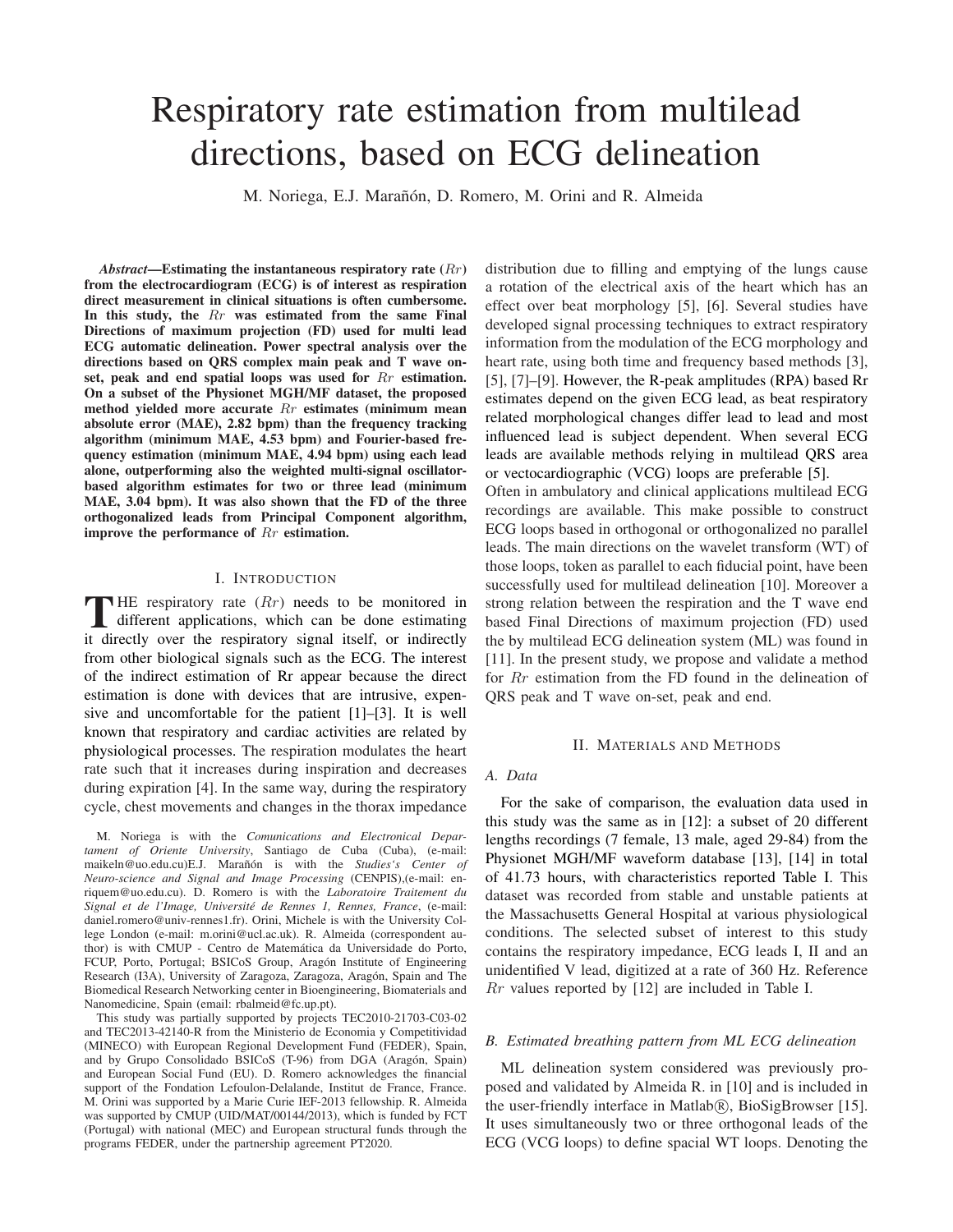#### **TABLE I**

EVALUATION DATA CHARATERISTICS AS IN [12]. CARDIAC RHYTHM -SR: SINUS RHYTHM, ST: SINUS TACHYCARDIA, SB: SINUS BRADYCARDIA, VP: VENTRICULAR PACING, AP: ATRIAL PACING, AF: ATRIAL FIBRILLATION, AFL: ATRIAL FLUTTER, JR: JUNCTIONAL RHYTHM. RESPIRATORY CONDITION - S: SPONTANEOUS, C: CONTROLLED, IMV: INTERMITTENT MANDATORY VENTILATION. FOR IMV, THE Rr RANGE IS REPORTED.

|        | Cardiac                     | Respiratory     |                  |
|--------|-----------------------------|-----------------|------------------|
|        | Rhythm                      | Condition       | $Rr$ (bpm)       |
| mgh005 | ST                          | $\subset$<br>12 |                  |
| mgh006 | $\overline{\text{VP}}$      | <b>IMV</b>      | $8 - 22$         |
| mgh007 | SR                          | S               | 16               |
| mgh008 | AF                          | S               | 16               |
| mgh009 | $\overline{\text{ST}}$      | <b>IMV</b>      | $6 - 20$         |
| mgh013 | AF                          | S               | 20               |
| mgh014 | AP                          | S               | 18               |
| mgh016 | VP                          | <b>IMV</b>      | $2 - 18$         |
| mgh020 | JR                          | C               | 7                |
| mgh024 | $\mathop{\rm AFL}\nolimits$ | S               | 16               |
| mgh026 | ST                          | S               | 16               |
| mgh027 | AF                          | S 18            |                  |
| mgh028 | $\overline{\text{VP}}$      | $\overline{S}$  | 20               |
| mgh029 | ST                          | C               | 10               |
| mgh030 | AF                          | Ċ               | 18               |
| mgh031 | $\overline{\text{ST}}$      | $\overline{S}$  | 30               |
| mgh034 | SВ                          | $\overline{S}$  | 16               |
| mgh035 | $\overline{\text{SB}}$      | <b>IMV</b>      | $\overline{5-8}$ |
| mgh037 | <b>SR</b>                   | S               | 16               |
| mgh038 | SR                          | S               | 16               |

WT of a signal  $s(n) \in \{x(n), y(n), z(n)\}\$ at scale m by  $w_{s,m}[n]$ , the spatial WT loop is defined as:

$$
\mathbf{w}_{m}(n) = [w_{x,m}(n), w_{y,m}(n), w_{z,m}(n)]^{T}
$$
 (1)

As a consequence of the WT prototype used, the WT loop  $\mathbf{w}_m(n)|_{n \in L}$  is proportional to the VCG derivative and describes the velocity of evolution of the electric heart vector  $(EHV)$  in a time interval L. Assuming that the noise is spatially homogeneous, the direction with maximum projection of the WT in the region close to the fiducial point of interest would define the ECG lead maximizing the local SNR, and thus, the most appropriate for the delineation. The main direction  $\mathbf{u} = [u_x, u_y, u_z]^T$  of EHV variations on any time interval  $L$  is given by the director vector of the best straight linear fit to all points in the WT loop. By choosing adequately the time interval  $L$ , around the fiducial point of interest, it is possible to find the direction **u** corresponding to the lead most suited for delineation purposes [10], here called Final Directions of maximum projection (FD).

The projection of the WT loop  $(\mathbf{w}_m(n))$  over the direction **u** allows to obtain a derived wavelet signal  $w_{d,m}(n)$  that combines the information provided by the 3 or 2 leads:

$$
w_{d,m}\left(n\right) = \frac{\mathbf{w}_m^T\left(n\right) \cdot \mathbf{u}}{\|\mathbf{u}\|}; \ n \in I \tag{2}
$$

The time intervals  $I$  (used for projecting) and  $L$  (used for linear fitting) can be different, depending on each wave specificities.

The strategy proposed for ML boundary delineation using

WT loops is based in a multi-step iterative search for a better spatial lead (with *steeper* slopes) for each boundary delineation. The goal is to construct a *derived wavelet* signal well suited for boundaries location [16], using the same detection criteria as in the SL delineator proposed in [17].

As we have shown in [11], the direction **u** based in the T wave end relates closely with the respiratory signal. In this study we aim to obtain the signal corresponding to the breathing pattern from the same direction **u** used for delineation, taking advantage of this relation. The directions found in the delineation of QRS peak and T wave on-set, peak and end  $(\mathbf{u}_h$  where  $h \in R_p, T_o, T_p, T_e$ , respectively) were considered comparatively.

As the leads recorded in Physionet MGH/MF database, are not orthogonal, they must be orthogonalized before applying the ML delineation system. In this paper three variants orthogonalization is used:

Construction of a pair of orthogonal leads from two known leads (O2KL): As matter of fact, any hypothetical lead in a plane can be synthesized from a lead system with at least two no parallel leads in that plane. In this case, a new ECG lead orthogonal, not necessarily from the standard system, is constructed from the provided leads. Notice that with this approach only 2 dimensional loops are considered. Orthogonalization of the three ECG lead by Gram-**Schmidt algorithm (O3GS):** In this case the orthogonalization is performed using the Gram-Schmidt algorithm [18]. We consider all the three leads as vectorial spaces. The synthe sized leads are not necessarily in the frontal or transverse plane used to define the standard lead system.

Obtaining three orthogonal leads using principal components decomposition (O3PC): In this alternative is considered the VCG defined by the three principal components (PC) obtained from the 3 available leads. The PC are ortogonal ECG like signals which can be interpreted as synthesized leads that are not necessarily in the frontal or transverse plane used to define the standard lead system.

The application of the ML delineation strategy to the 20 records was then performed over the orthogonalized leads using each of the three variants. From this delineation are obtained the vectors defining FD for each heartbeat corresponding to the directions of interestnof the fiducial points considered  $(\mathbf{u}_h(i))$ , where  $h \in R_p, T_o, T_p, T_e$ ). The coordinates of each **u**, originally with one value per heart beat, were re-sampled uniformly at 2 Hz using cubic spline interpolation.

# C. Estimating the  $R_r$  from directions **u**

The  $R_r$  estimation is performed spectrally from interpolated directions  $\mathbf{u}_h$ . Estimation of the power spectrum is accomplished with Burg's method [19]. The spectrum of each directions series  $(U_h(f))$  is estimated with nonoverlapping windows of 60 s duration. Individual running power spectra of each direction are averaged in order to reduce the frequential peaks not related to breathing. The respiratory frequency for each fiducial point studied was estimated on average spectrum for each window n  $(f_h(n))$ . Estimation of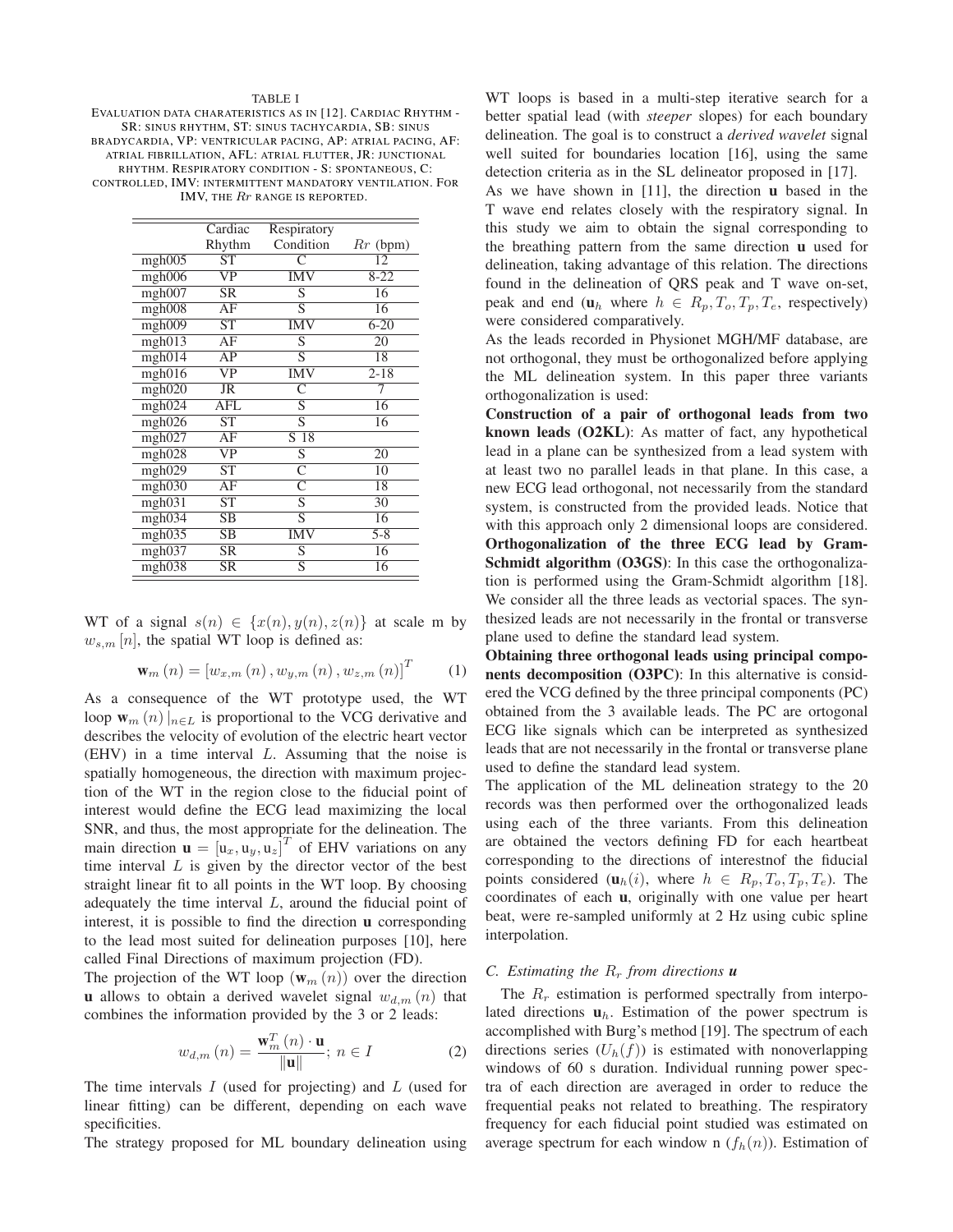the respiratory frequency as the largest peak of  $U_h(f)$  comes with the risk of choosing the location of a spurious peak. This risk is, however, considerably reduced by narrowing down the search interval to only include frequencies between  $0.15Hz$ and  $0.45Hz$  of respiratory frequency. The Rr in breaths-perminute (bpm) is calculated from the respiratory frequencies:

$$
Rr_h(n) = 60 \cdot f_h(n) \tag{3}
$$

## D. Estimation of the reference  $R_r$

To evaluate the  $Rr$  estimated from the directions  $\bf{u}$ one needs to compare it with the Rr estimated with Burg's method as from the respiratory impedance waveform  $(Rr_{riw})$ . Prior to the reference  $Rr$  estimation process, the respiratory impedance waveform was re-sampled uniformly at 2 Hz using cubic spline interpolation and band-pass filtered between 0.1 Hz and 0.5 Hz.

In addition, as in  $[12]$ , in this study five frequency estimation algorithms were used to estimate an additional reference  $Rr$  $(Rr_{tru})$  from the Physionet MGH/MF respiratory signals. The five methods used in this study are Fourier maximum frequency estimate, the number of respiratory peaks in 60 second-long centered windows, Frequency estimate using the empirical mode decomposition followed by the Hilbert transform (EMD) [20], the inverse of the time-lapse between two consecutive respiratory peaks and frequency estimate based on the autocorrelation [21]. The median of the five estimates and the two estimates closest to it were averaged and low pass filtered to produce the final reference  $Rr_{tru}$ .

The accuracy of the ECG-based  $Rr$  estimates were evaluated by computing their mean absolute error (MAE) in terms of breaths-per-minute with respect to the  $Rr_{ref}$ , where  $ref \in ri w, tr u$ . Window-based errors were computed, where both the estimated  $Rr$  and the  $Rr_{ref}$  were averaged in 60 s windows.

$$
MAE = \frac{1}{M} \sum_{n=1}^{M} |Rr_h(n) - Rr_{ref}(n)|
$$
 (4)

where  $M$  is the number of windows in which the windowbased error is computed,  $Rr<sub>h</sub>(n)$  is the estimated  $Rr$  and  $Rr_{ref}(n)$  is the reference  $Rr$ .

#### **III. RESULTS AND DISCUSSION**

Figure 1 shows the MAE values (per register and considering all files) in bmp with respect to  $Rr_{riw}$ , from directions u estimated with each of the three ortogonalization methods. Table II reports the MAE: across files, estimated with the three orthogonalization methods and the two reference estimate methods. The MAE of the  $Rr$  estimated using O3PC orthogonalization were found to be typically lower than both the errors of the O3GS and O2KL. Notice that for O2KL by having only two leads, some information is lost and the error is expected to be greater. This loss have been already reported in T wave end delineation in [22]. In respect to the Rr estimated based in different fiducial points, best results are obtained for Te, in two out of the three orthogonalization

#### **TABLE II**

ERRORS AVERAGE (BPM) ACROSS FILES OF ESTIMATED  $R_r$  for each ORTHOGONALIZATION METHOD (OM) - 2 ORTHOGONAL LEADS FROM 2 KNOWN LEADS (O2KL), GRAM-SCHMIDT ALGORITHM (O3GS),

PRINCIPAL COMPONENTS (O3PC) -, WITH RESPECT TO THE REFERENCE VALUES BASED ON RESPIRATORY IMPEDANCE WAVEFORM:  $Rr_{riw}$ 

(BURG ESTIMATION) OR  $Rr_{tru}$  (COMBINATION OF 5 ESTIMATIONS).

| OΜ                | reference       | $Rr_{R_n}$ | $Rr_{T_h}$ | $Rr_{T_n}$ | $Rr_{T_e}$ |
|-------------------|-----------------|------------|------------|------------|------------|
|                   | estimate method |            |            |            |            |
| O2KL              | $Rr_{riw}$      | 3.83       | 4.52       | 3.96       | 3.71       |
| O2KL              | $Rr_{trn}$      | 3.80       | 4.50       | 3.90       | 3.67       |
| O <sub>3</sub> GS | $Rr_{riw}$      | 3.19       | 3.74       | 3.29       | 3.35       |
| O <sub>3</sub> GS | $Rr_{tru}$      | 3.16       | 3.71       | 3.27       | 3.34       |
| O <sub>3</sub> PC | $Rr_{riw}$      | 3.05       | 3.67       | 2.94       | 2.83       |
| O <sub>3</sub> PC | $Rr_{trn}$      | 3.02       | 3.64       | 2.93       | 2.82       |

methods (O3PC and O2KL. This result is surprising as QRS complex, as more preeminent, is usually used as reference for morphologic changes and electrical axes rotation. It could be the case that the ML lead system for delineation is more well tuned for T wave end FD search or that the FD is more unstable for main QRS wave loop. In spite of the best combination orthogonalization method / fiducial point varied across files, O3PC using the direction defined for  $T_e$ delineation can be considered as presenting the best global performance for obtaining the  $Rr$ .

For the sake of comparison, the Table III contains the minimum global MAE for the Fourier based estimates (FB), oscillator-based adaptive frequency tracking algorithm (OSC) estimates for each lead and the weighted multi-signal oscillator-based algorithm (W-OSC) estimates for two or three leads reported by [12].

**TABLE III** MINIMUM AVERAGE ERROR IN BPM OBTAINED IN [12] FROM THE RPA SIGNALS OF THE PHYSIONET MGH/MF DATABASE.

| $Rr$ estimation | minimum       |  |  |
|-----------------|---------------|--|--|
| method          | average $MAE$ |  |  |
| FR              | 4.94          |  |  |
| OSC             | 4.53          |  |  |
| W-OSC           | 3.04          |  |  |
|                 |               |  |  |

Note that for both single lead based methods, FB and OSC, all average MAE obtained are higher than any global MAE obtained from the directions u of ML. For the multilead based method W-OSC, best result is equivalent to the value obtained with O3PC for the main QRS wave, but higher than the values for T wave peak and end.

# IV. CONCLUSION

In this study, we have shown that it is possible to extract accurately the  $Rr$  from directions  $\bf{u}$ , obtained from the ML delineator. Thus, the beat-to-beat estimation of respiratory rate can be obtained as an extra output of ML delineation with almost no extra effort, allowing easy, unintrusive, cheap and possibly ambulatory respiratory monitoring, with no extra